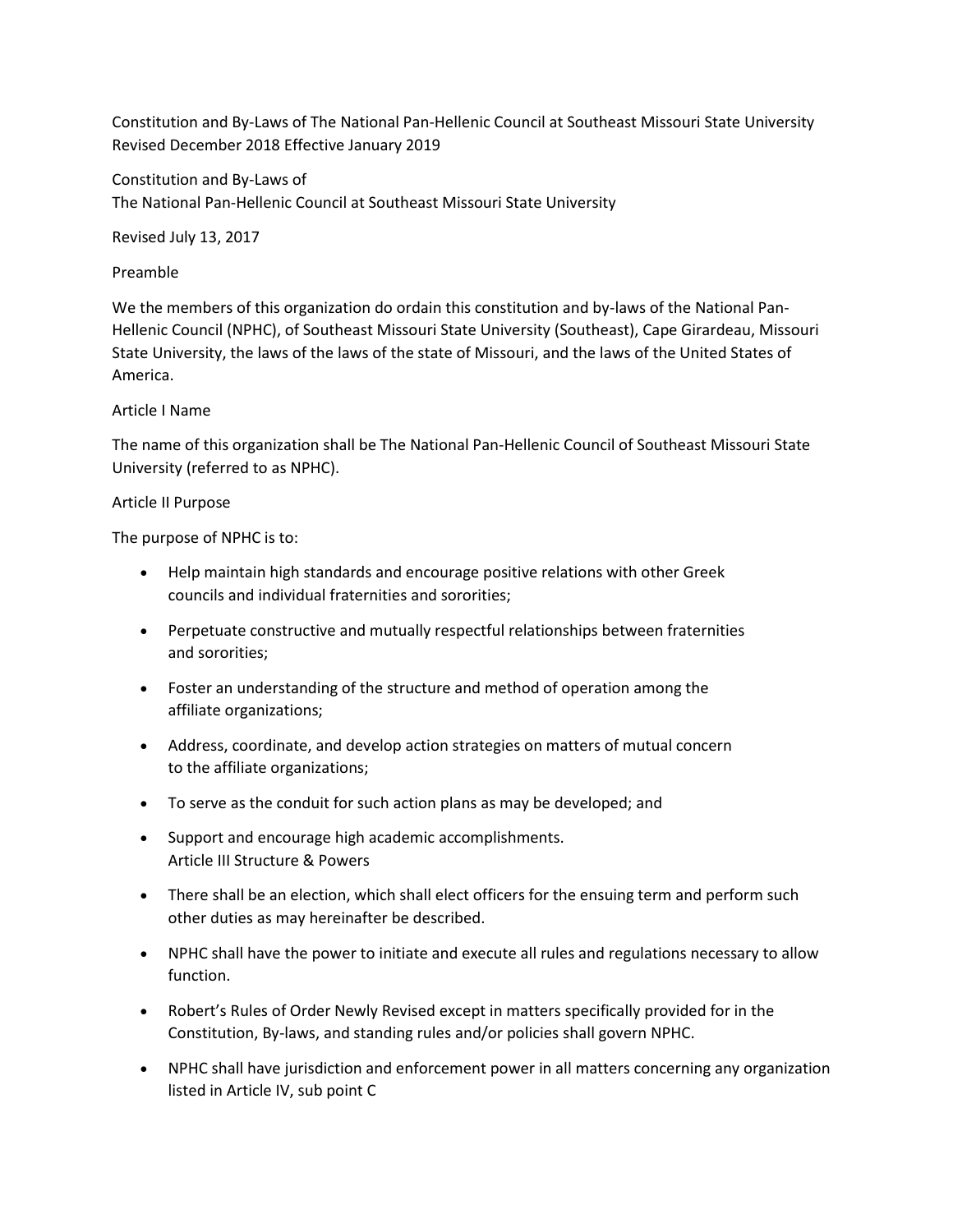NPHC shall have the power to make recommendations to respective organizations and departments such as, University Center, Dean of Students Office, Residence Life, Student Government, Student Activities Council, All University Judicial Board, GAMMA, Interfraternity Council (IFC), and the Pan-Hellenic Council (NPC)

F. NPHC yields all powers to the National entities of each specified organizations in regards to internal matters of governance.

# Article IV Membership

- Humbly, NPHC adheres to the existing policies of the University Center Office/the Greek statement of support and relationship statement at Southeast Missouri State University (Southeast). It is the policy of Southeast and NPHC not to discriminate based on race, color, religion, sex, national origin, ancestry, age, disability, or veteran status in employment or in any program or activity offered or sponsored by the University.
- In regards to membership, it is policy of the National Pan-Hellenic Council to allow membership only to those organizations who are specified at the national level of NPHC.
- Membership is dependent upon the following: 1. Recognition and endorsement from the appropriate national organization 2. Satisfactory minimum amount of members as specified in the Student Government Constitution and By-Laws and related student organization manuals and/or policies 3. Fulfillment of financial requirements at the local level, which are specified throughout this document

4. Fulfillment if financial requirements at the national and regional level of said organization 5. Fulfillment of all duties required of said organization, which are specified throughout this document

- Membership may be revoked and/or suspended at any point by the executive board of NPHC or any ranking university official with the appropriate authority (refer to articles IX-XII)
- All new members must be presented in a neophyte presentation, the same semester of their national initiation. New members CANNOT wear paraphernalia on campus, without a proper presentation.
- Membership is not a right, it is a privilege.
- Membership is a necessity for any and all organizations that may exist under the following names:
	- 1. Alpha Phi Alpha
	- 2. Alpha Kappa Alpha 3. Omega Psi Phi
	- 4. Delta Sigma Theta 5. Phi Beta Sigma
	- 6. Zeta Phi Beta
	- 7. Sigma Gamma Rho 8. Iota Phi Theta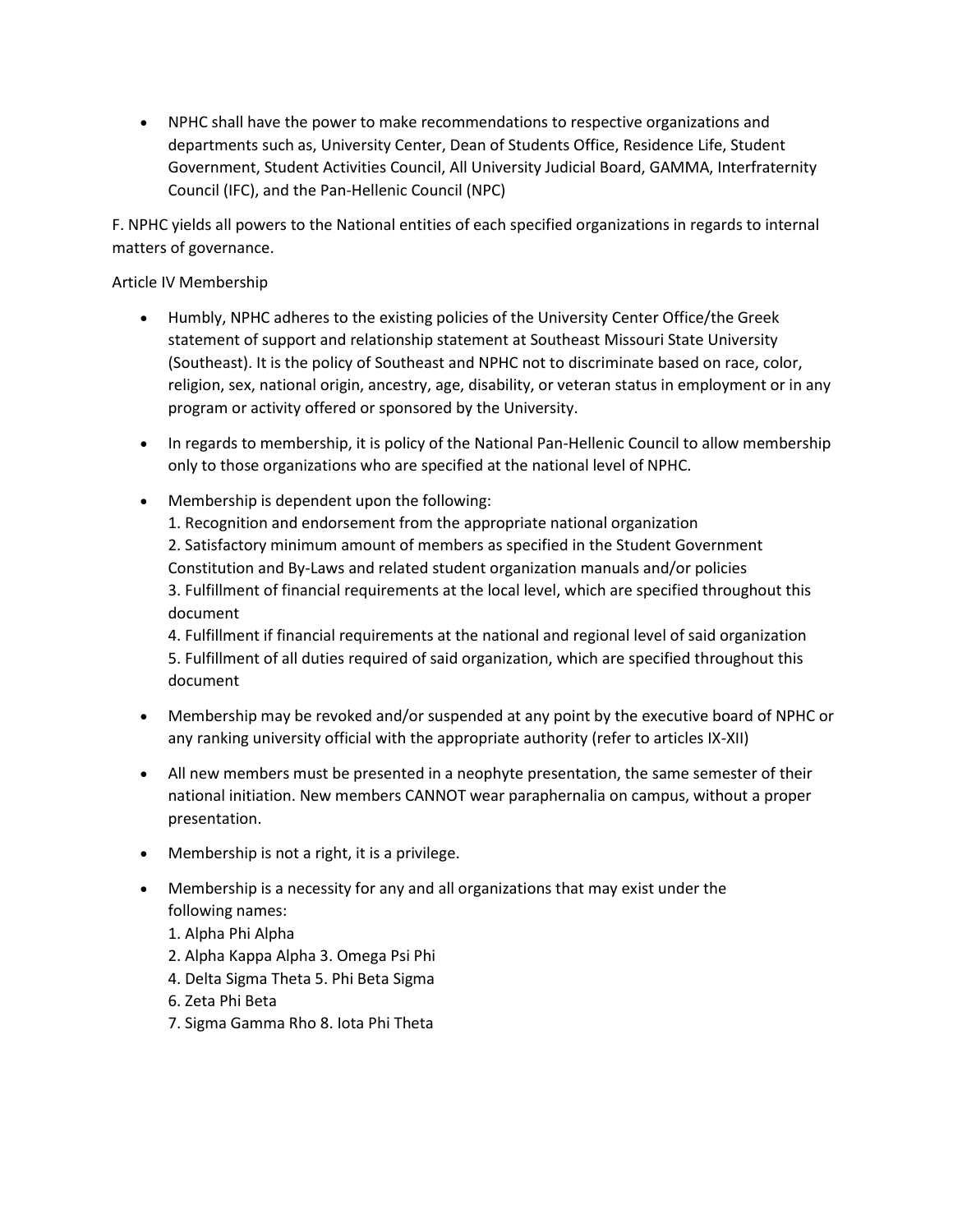- When there are two or more organizations that function under the names that are listed in Article IV, sub point F, points 1-9 then a NPHC council must be formed with those specified organizations as members.
- Any member organization found to be in violation of the National Constitution and By-Laws, as well as the local chapter constitution and By-laws of the

National Pan-Hellenic Council, will be subject to suspension from the campus of Southeast Missouri State University for as long deemed appropriate and necessary by said authority; at which point the national organizational body of said organization will be notified and encourage to take action.

- Organizations wishing to colonize or be re-cognized at Southeast Missouri State University and join the National Pan-Hellenic Council must complete the University's reinstatement process and meet all current requirements for University and Council recognition. A copy of the reinstatement process can be obtained from the University Center.
- Upon submitting a reinstatement or expansion application and verification of all requirements being met, NPHC will take a formal vote and make a recommendation to the University on the addition/return of the fraternity/sorority in question. Article V Election of Officers
- **Offices** 
	- 1. The annual elected offices of NPHC shall be President, Vice-President, Treasurer, Secretary, Public Relations, Historian, and Sergeant at Arms.
	- 2. The term of all annual elected offices will be one full academic year (May through April), unless specified by some high authority.
- Elections
	- 1. The elections of all officers shall be by public nomination and role call and/or ballot vote.
	- 2. Nomination of candidates shall take place 1 meeting prior to the election date.
	- 3. The nomination of all candidates for all positions will end before the election begins.
	- 4. The order of succession shall coincide with that specified in the Robert's Rules of Order.
	- 5. Every effort should be made to have representation of all chapters currently in good standing and fully recognized on the NPHC Executive Board.
	- 6. Quorum is necessary for elections (2/3 or 50% plus 1).
	- 7. Majority vote of all present and absentee votes is necessary for all elected positions.
	- 8. Elections and Induction of officers must be finalized by the last scheduled NPHC meeting in April.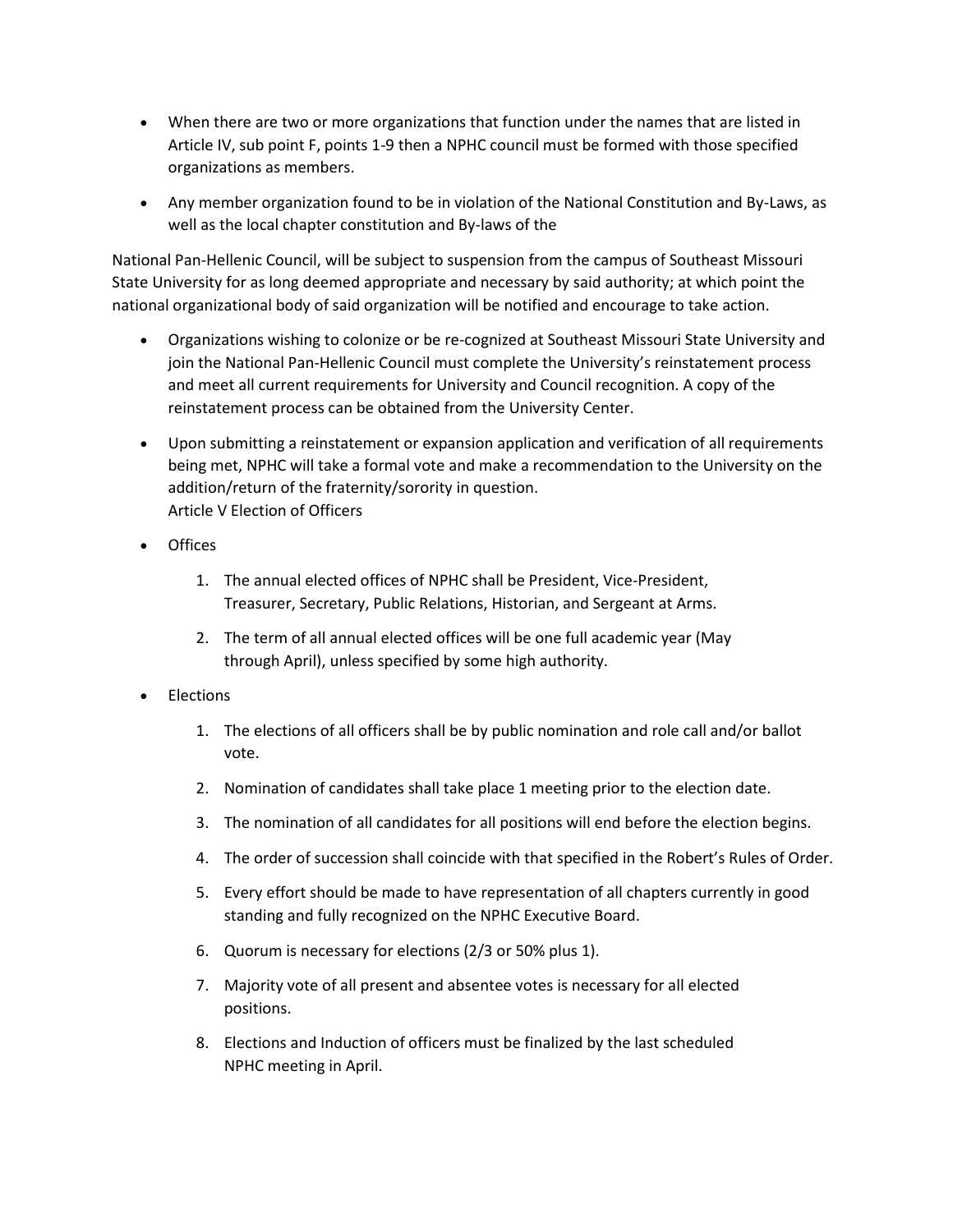- 9. It will be the responsibility of the current president and vice-president to ensure that the election process is handled correctly.
- Voting

1. Only current member organizations will have the privilege of voting in any and all NPHC business.

- 1. Each member organization is allotted a maximum of one vote in all business concerning NPHC.
- 2. Member organizations unable to attend NPHC meetings do NOT automatically lose their voting privileges.
- 3. If the delegate is unable to attend an election date, the delegate of that particular organization who will be absent may submit a written ballot to the NPHC advisor 24 hrs in advance of the meeting (NO EXCEPTIONS).
- 4. If acting as a delegate each candidate retains their voting privileges.

## D. Candidates

- 1. All candidates for annually elected positions must be associated with a member organization that is current, official, nationally recognized, and a registered Southeast student organization.
- 2. Candidates for all offices must meet current University and Student Government requirements to hold office at the time of running for office.
- 3. Candidates for all offices must have at least one semester of active membership complete prior to running for office, excluding the offices of Sergeant at Arms and Historian.
- 4. All officers elect must meet current University and Student Government requirements to hold office at the time of taking office.
- 5. Officers must meet current University and Student Government requirements to hold office during their term of office.
- 6. The election process is exempt from all executive authority. It may only be modified by vote of the general assembly. Article VI NPHC Officers and Duties
- 1) The officers of NPHC shall be President, Vice-President, Treasurer, Secretary, Public Relations Chair, Historian, and Sergeant at Arms.
- 2) The officers of NPHC are restricted and bound by this document.
- 3) Other than the president, the officers of NPHC cannot be held liable or responsible for any duties other than those specified in this document.
- 4) The officers of NPHC are REQUIRED to attend and participate in ALL events sponsored or required of NPHC.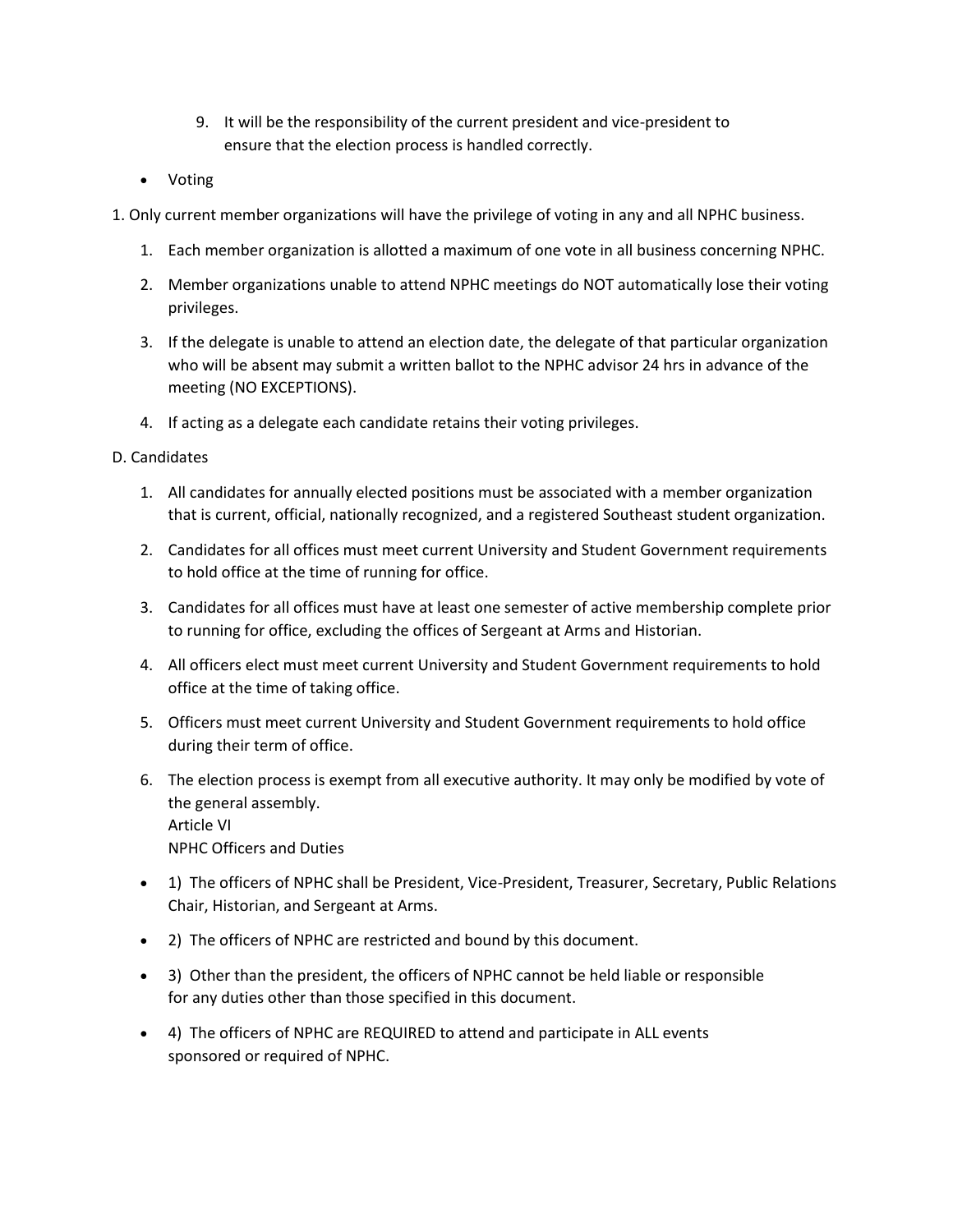- 5) All officers are required to adhere and perform any and all duties as prescribed by any authoritative entity.
- 6) The officer duties of NPHC shall be the following: a) President
- Shall be responsible as the official representative of NPHC
- Shall preside over all meetings
- Shall formulate meeting agendas
- Shall be responsible for the scheduling of all reoccurring and special meetings
- Shall have the power to call emergency meetings whenever the President deems necessary (Note: member organizations must be notified 1 week in advance)
- Shall appoint all committees that are not otherwise provided by law within this or other super ceding authorities or documents.
- Shall oversee every officer on the executive board
- Shall ensure that the chapter and officers are performing all duties and task efficiently and in accordance to the rules and regulations of this document and all other super ceding documents as well.
- Shall enforce strict observance of the regulations contained within this document
- Shall have name on all accounts and approve all monies used for council business.
- Shall maintain a current and file of the NPHC constitution and bylaws
- Shall cast the deciding vote in the event of ANY tie
- Shall chair and organize leadership retreats sponsored by NPHC
- Shall implement the Calendar/NPHC Events Policy
- Shall remain current and financial with member organization

## b) Vice-President

- Shall assume the role of president in their absence
- Shall co-chair and organize leadership conferences and retreats Sponsored by NPHC
- Shall act as the liaison between IFC and NPC councils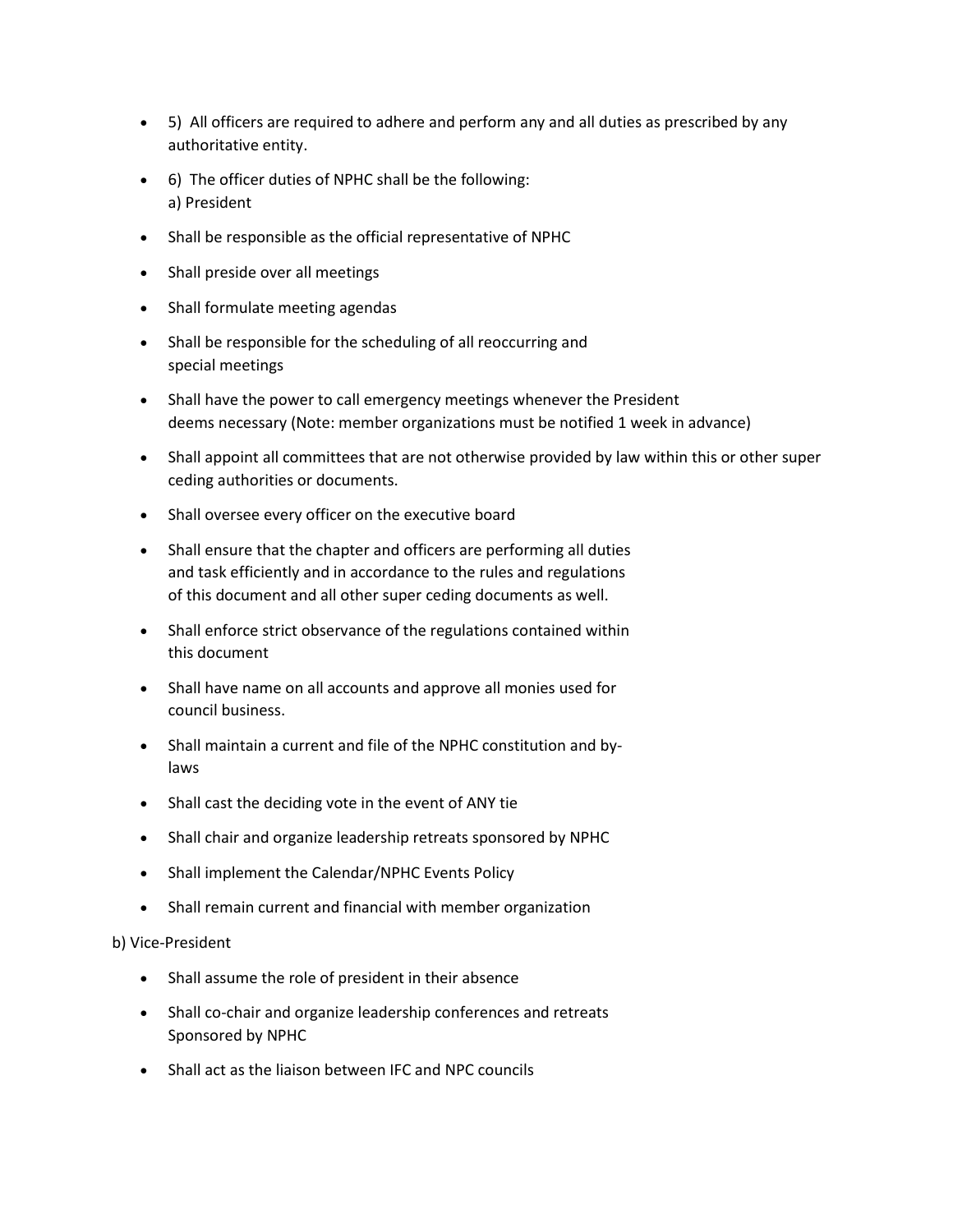- Shall know and adhere to all NPHC and relevant guidelines, constitution, and by-laws.
- Shall serve as the chair of the NPHC Review Board, shall preside at meetings of, and ensure constitutional procedure is followed.
- Shall along with the secretary and Treasurer track all NPHC policy violations
- Shall revise the constitution annually
- Shall serve as chair of the NPHC Scholarship Committee
- Shall notify the president of any personal inabilities to fulfill duties
- Shall remain current and financial with member organization

## c) Treasurer

- Shall serve as primary custodian of all financial accounts controlled by NPHC
- Shall produce annual budget
- Shall produce bi-weekly financial reports
- Shall produce annual financial summary
- Shall inform member organizations of NPHC of financial obligations
- Shall collect dues and other monies from member organizations
- Shall make bi-weekly deposits of all NPHC monies collected
- Shall maintain an accurate and current record of all accounts payable and receivable by NPHC
- Shall be responsible for all inventory of NPHC
- Shall along with the vice-president and secretary track all NPHC policy violations
- Shall advise the executive board in regards to financial standing and recommended possible spending expenditures
- Shall notify the president of any personal inabilities to fulfill duties
- Shall have name on all accounts
- Shall remain current and financial with member organization

## d) Secretary

- Shall maintain an accurate and complete record of the proceedings of all NPHC meetings
- Shall be responsible for organizing an effective means of communication throughout the general assembly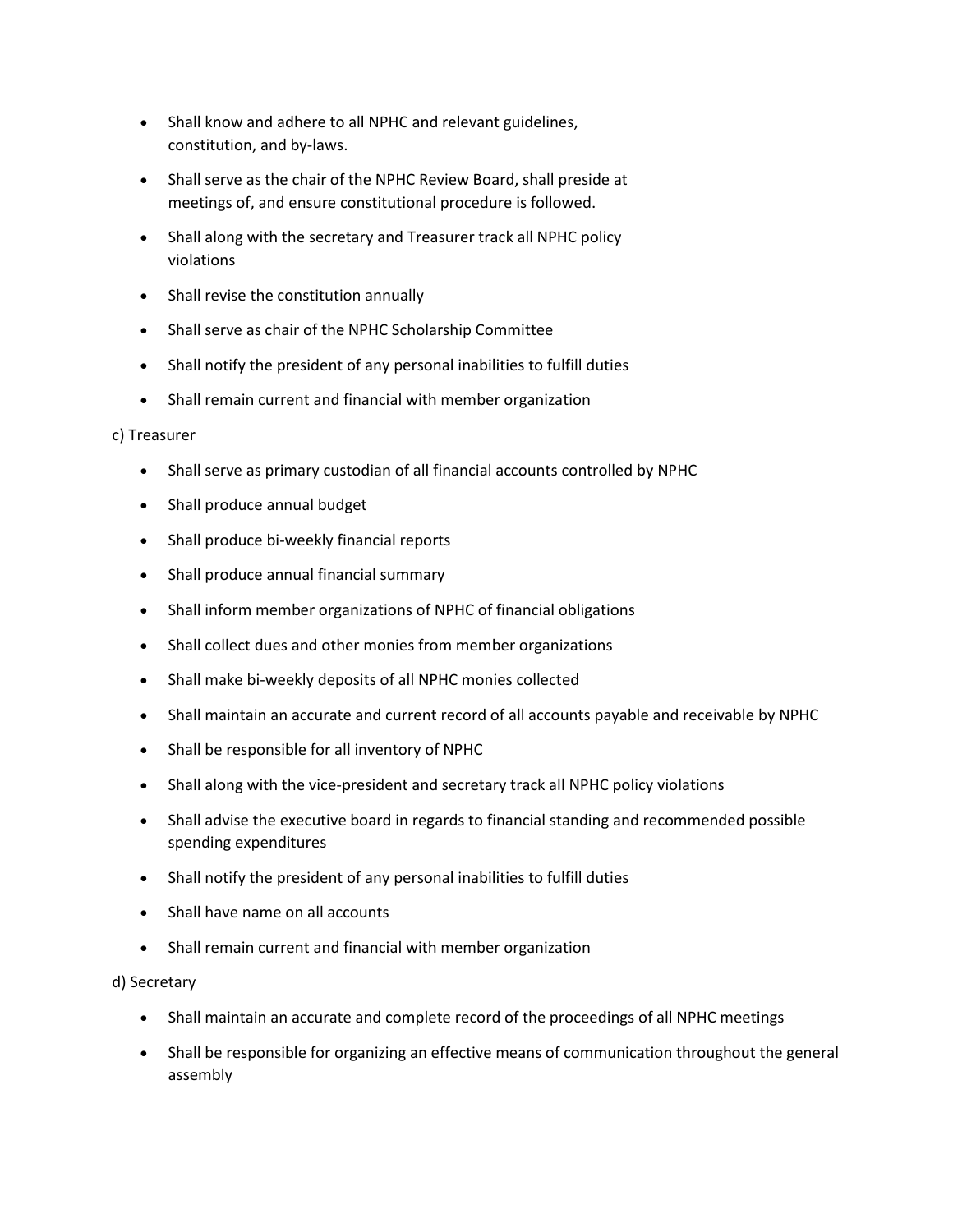- Shall be responsible for all mail generated by or directed towards NPHC
- Shall forward any and all correspondence of meetings to any member organization, advisor, or authoritative entity upon request
- Shall maintain a historical file of previous minutes of previous meetings
- Shall track attendance
- Shall along with the Vice-President and Treasurer track all NPHC policy violations
- Shall collect and file all written request such as:
	- 1. Request for absentee ballots
	- 2. Request of excused absence
	- 3. Request of dues extension
- Shall notify board, advisors, and member organizations of all special meetings and proceedings of NPHC
- Shall reply to all correspondence directed to NPHC
- Shall reserve all rooms for NPHC business and emergency meetings
- Shall notify the President of any personal inabilities to fulfill duties
- Shall remain current and financial with member organization

e.) Public Relations Chair

- Shall coordinate all publications that carry the name of NPHC
- Shall serve as a liaison to cross council committees (i.e. Greek Week, Homecoming, GAMMA, Recruitment, etc.)
- Shall be responsible for publicity and coordination of all council events
- Shall be responsible for the nomination and appointment of all event committee chairs, committee members and oversight of their work
- Shall be responsible for assisting in any business on behalf of NPHC when dealing with IFC or NPC
- Shall assist in notification of event location, time, and date changes
- Shall coordinate and chair community service projects for the council
- Shall notify the president of any personal inabilities to fulfill duties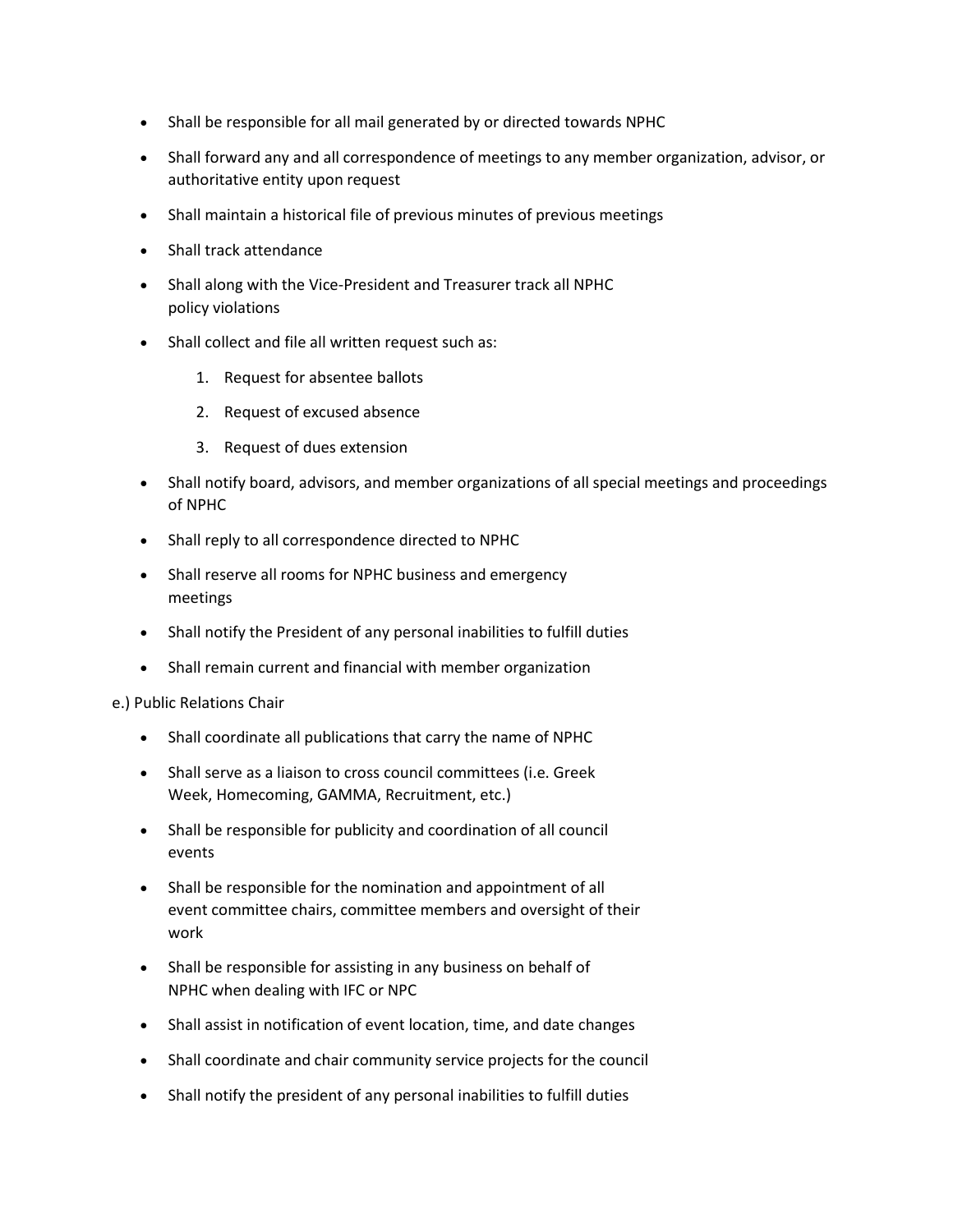Shall remain current and financial with member organization

# f.) Historian

- Shall collect, compile, and preserve historical and biographical data for NPHC
- Shall submit such copies of data when requested of him by any member organization at the expense of the requesting member organization
- Shall maintain a list of events and extraordinary achievements of NPHC and member organizations
- Shall prepare and maintain an ongoing history of NPHC and the events involving its member organizations
- Shall be responsible for the audio, video, and photographic documentation of NPHC events
- Shall notify the President of any personal inabilities to fulfill duties
- Shall remain current and financial with member organization

## g.) Sgt. at Arms

## G. Advisor

- Shall assist in maintaining order during meeting as prescribed by parliamentary procedure
- Shall ensure that only NPHC member organizations, advisors, and approved guest are present during all meetings
- Shall guide NPHC in correct parliamentary procedures
- Shall be seated at the door during meetings to greet those who arrive late
- Shall notify the President of any personal inabilities to fulfill duties
- Shall remain current and financial with member organization
- Shall be a staff member of the University Center Office or be a University employee appointed by the Southeast Missouri State University Board of Regents to serve in this capacity
- Shall have FULL power and authority over NPHC and its member organizations as so far allotted within the guidelines established in the agreement with each member organization's national headquarters and the NPHC constitution
- Shall have the power to suspend any and all member organizations as allowed in accordance with the rules and regulations of this and other binding documents
- Shall carry the responsibility of ensuring that all guidelines are followed and executed as prescribed by this document, super ceding documents, and decisions passed by the member organizations of NPHC
- Shall have name on all financial accounts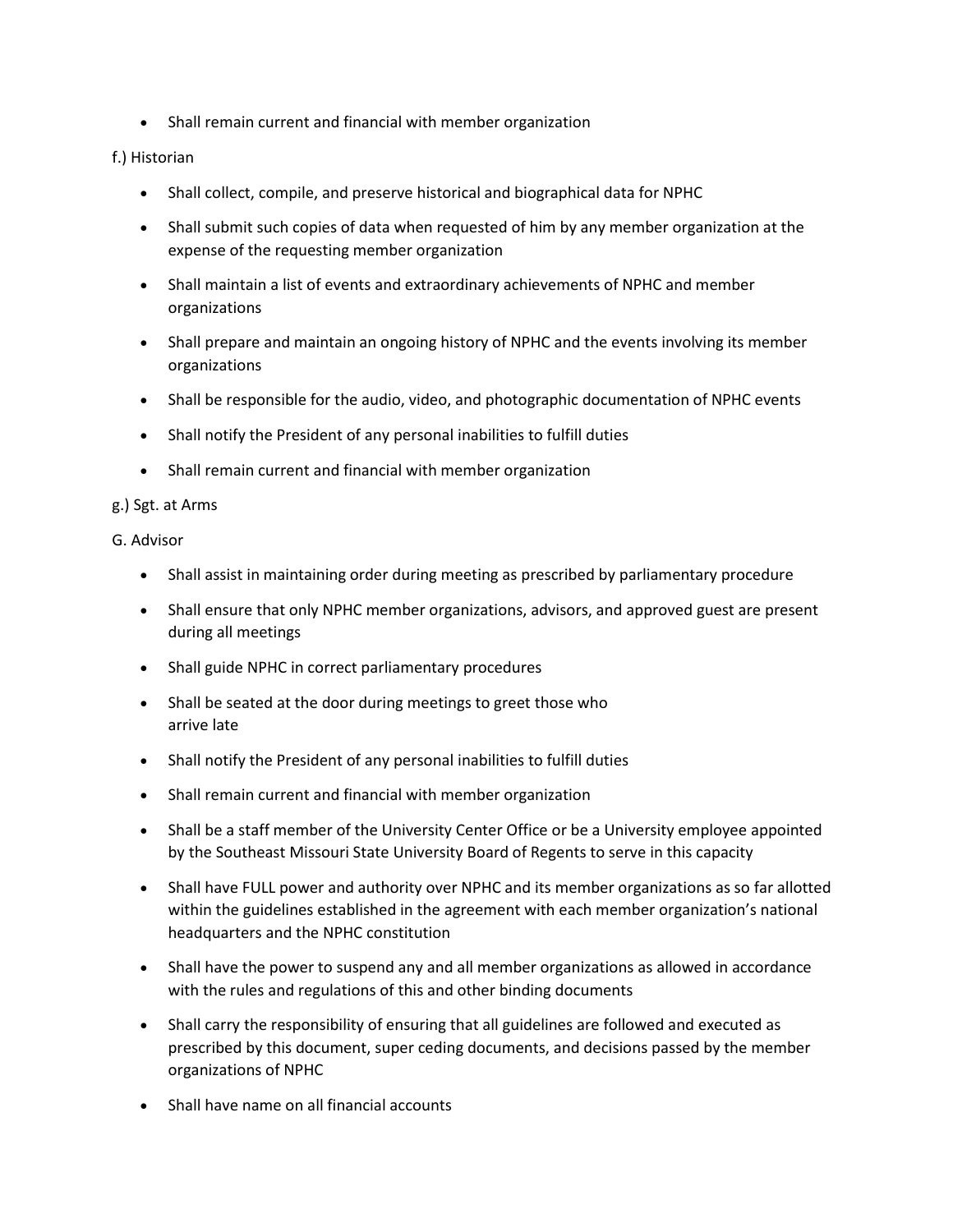- Shall perform other duties necessary for the efficient and successful execution of all NPHC policies
- Shall attend all NPHC meeting (working within the constraints of scheduling conflicts) Article VII Resignation of officers
- An officer must submit a written statement explaining their resignation and upon demand turnover all files, documents, materials and necessary information in regards to NPHC
- If a resignation should occur refer to the election process for replacement process Article VIII Impeachment of officers
- All impeachment proposals should be formally documented and presented to the NPHC advisor in confidence
- The formal statement of complaint must be filed by a voting delegate of NPHC
- The document is to include:
	- Specific violation of the NPHC constitution or other super ceding documents
	- A formal statement of complaint
	- A co-signer who is voting delegate from a different member organization
	- The NPHC advisor is to notify the NPHC president, chapter presidents, campus and chapter advisors, as well as voting delegates of the formal complaint
	- The NPHC advisor is to notify the NPHC executive board member, in question, of the complaint
	- A meeting of all NPHC chapter organizations is to be arranged before any other business is conducted
	- At this meeting the plaintiff is allowed to state their case as well as the defendant(s)
	- This meeting is presided over by the Vice-President unless involved in which case the President would preside
	- If both are involved the NPHC advisor presides over the meeting
	- After a maximum of two hours has passed a vote of organizations is taken to decide the validity of the complaint
	- EACH ORGANIZATION IS GIVEN 1 VOTE
	- Majority is needed for impeachment
	- There is no tie breaker (if a tie occurs impeachment fails)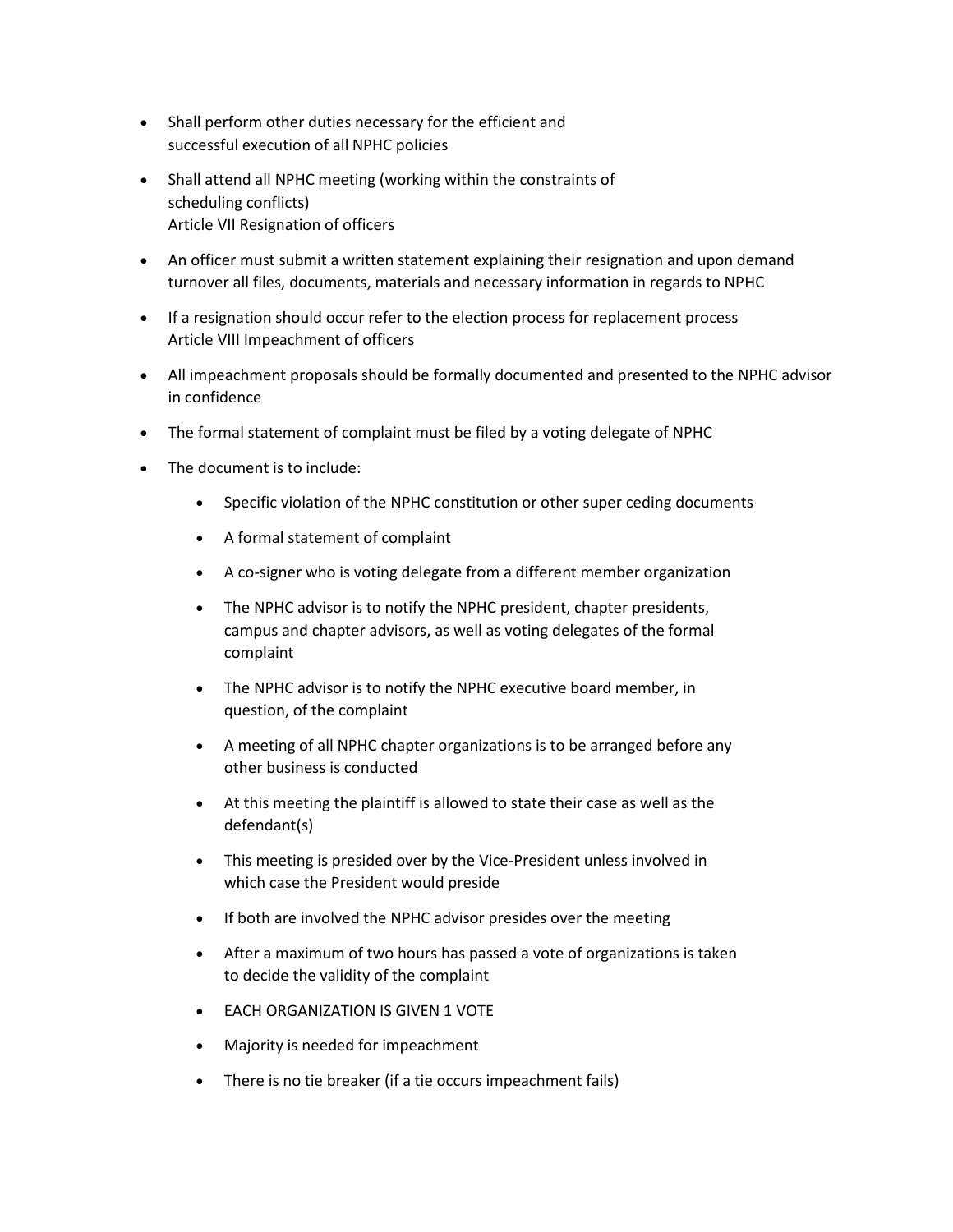If an officer(s) is impeached the same system is used as in the case of a resignation or removal of office

# Article IX

Meeting, Attendance, Voting, and Participation requirements of member organizations

A. Attendance of meetings

- Attendance at weekly meetings prior to Homecoming and biweekly meetings following Homecoming during the time that NPHC is in active session is mandatory for ALL member organizations.
- Each member organization is required to send a minimum if one voting delegate
	- Failure to comply with this regulation will result in a fine
	- Executive board members can not serve as voting delegates unless the member organization is comprised of 4 or less individuals
- There shall be no one other than those Southeast member organizations present at each meeting.
- The number of members from each organization allowed to attend is unlimited

i.

Weekly meeting times prior to Homecoming/Bi-weekly meeting times after Homecoming will be decided upon by the newly elected executive board and will be reaffirmed each semester.

- 1. The bi-weekly meetings will be scheduled with the intent to involve all member organizations
- 2. If the regular delegate is unable to attend a scheduled meeting of the NPHC, an alternate delegate can be sent in his/her place
- 3. If no person is available to serve as a delegate or alternate delegate at an NPHC meeting, an excuse must be submitted in writing within 72 hours of the meeting. Every attempt to have a delegate present should be made. If no one can attend, the organization should attempt to notify the President, Vice- President, or Advisor prior to the meeting of the organization's absence.
- 4. Failure to submit an excuse within the specified period could result in an organizational fine.

An absence is incurred after a meeting has been called to order by the president or his/her designee.

Special meetings may be convened based on activities and events that either are sponsored by or affect NPHC.

ii. iii.

iv. The president must notify the members of special meetings one week in advance

- B. Attendance at events
- a. NPHC sponsored events (including meetings) will be scheduled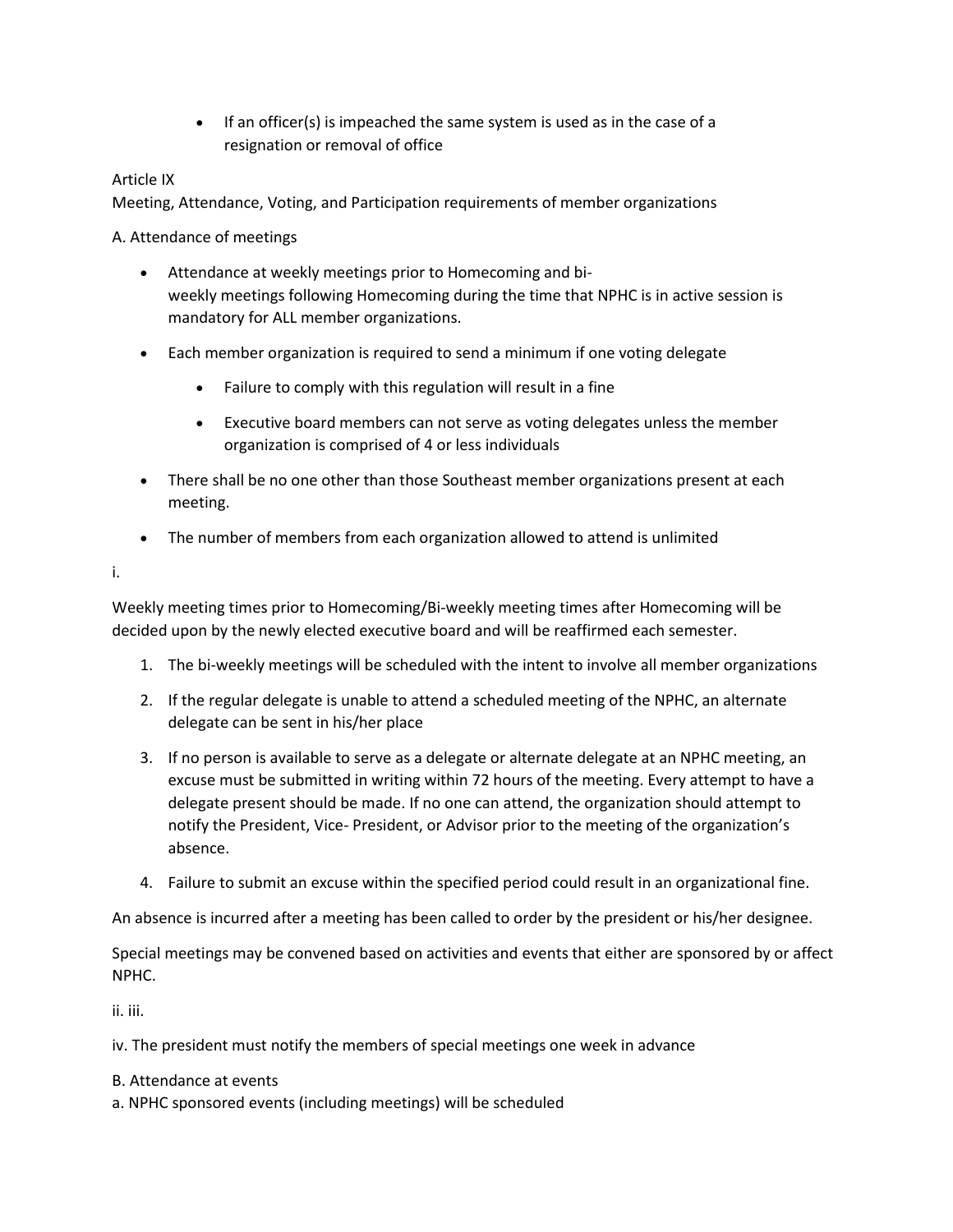No later than 1 month prior to the date of the event i. With the exception of special meetings

- No NPHC sponsored events shall be planned, organized, and executed by a single NPHC chapter
	- All NPHC sponsored events shall be planned, organized and executed by a committee and executed by NPHC as a whole.
	- Committees shall consist of members from each organization with no more than two members from each member organization
	- If an event is to be co-hosted with NPC or IFC please give notice to the organization whose week or weekend the event will be hosted on.
- If an organization is not planning to host events during their SCHEDULED week or weekend they must notify the council two weeks in advance; failure to notify the council will result in a fine. i. A weekend consist of three events over four days. ii. A week consists of five consecutive events over seven days. iii. For promotion purposes chapters may be allowed to post on Sunday of the previous chapters' week or weekend
- NPHC executive board members are required to be present at each NPHC function and meeting unless excused by chapter advisor.
	- Failure to comply will result in a fine
	- The fine will be assessed on the board members organization.
- NPHC member organizations must send at least 2 members or 25% representation for the chapters to each NPHC sponsored or recognized event.(excluding the Executive Board)

i. Chapters with 7 or less members must have a minimum of 1 representative

ii. Chapters with 8 or more members must have a minimum of 2 representatives' iii. Failure to comply will result in a fine

# C. Voting

- Only current, financial member organizations of NPHC are allowed to vote in any business involving the entire council
- Each member organization receives a maximum of one vote

# c. 50 % representation is necessary for any vote

- ALL voting is done by roll call or ballot vote, as decided upon by the delegates
- The system of majority rule is used in every decision with the exception of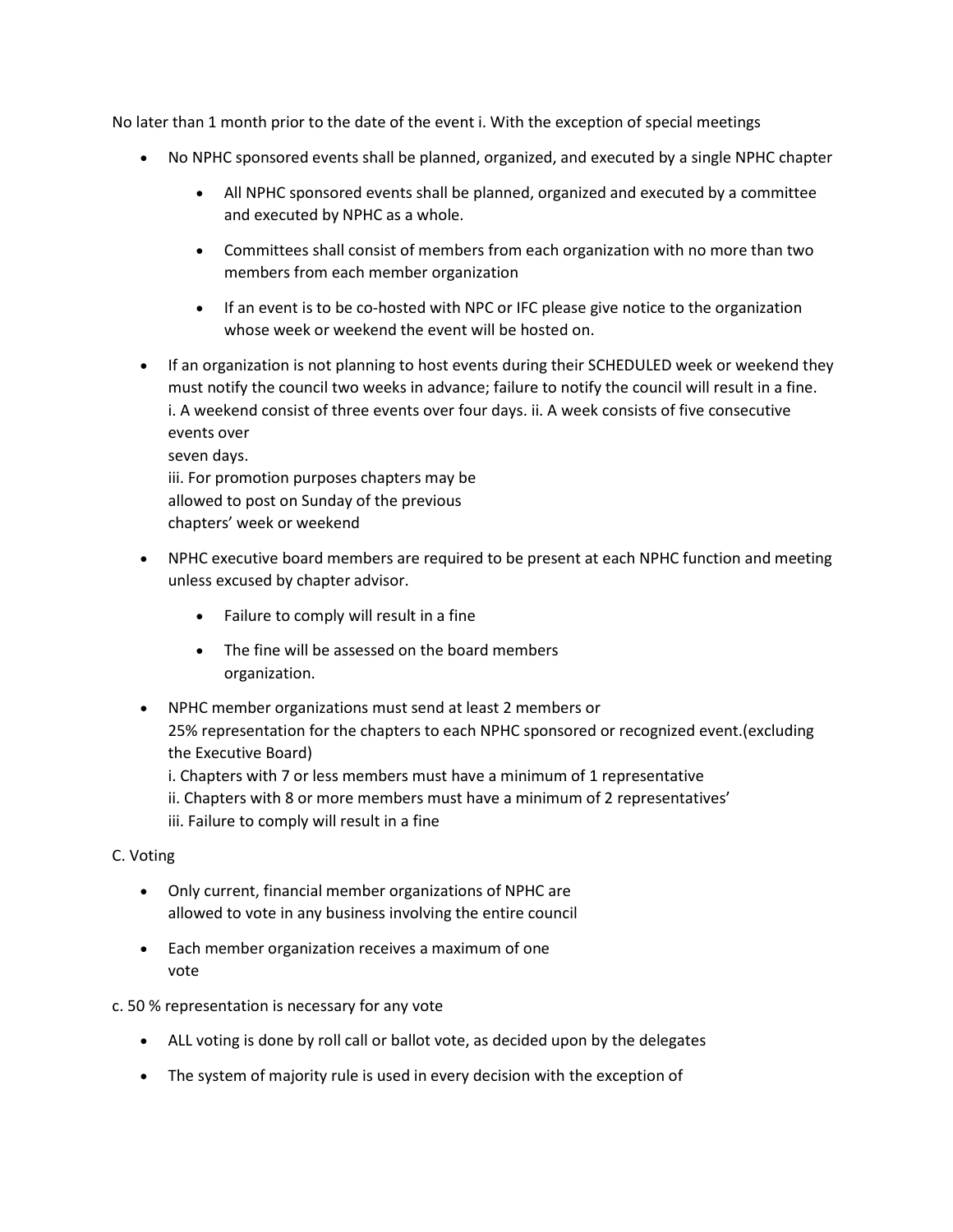- Amendments to the constitution
- Modifications to the Election process Article X
- Financial and Administrative Obligations
- NPHC CHAPTER AND INDIVIDUAL MEMBER CODE OF CONDUCT
	- Each chapter and individual will strive for academic achievement and practice academic integrity
	- Each chapter and individual will respect the dignity of all persons; therefore, the chapter or its individual members will not physically, psychologically, or sexually abuse or haze any human.
	- Each chapter and individual will protect the health and safety of all human beings.
	- Each chapter and individual will respect its property and the property of others; therefore, the chapter will neither abuse nor tolerate the abuse of property.
	- Each chapter and individual will meet its financial obligations in a timely manner
	- Each chapter and individual will neither use nor support the use of illegal drugs; each chapter or individual will neither abuse nor tolerate the abuse of alcohol.
	- Each chapter and individual will acknowledge that a clean and attractive environment is essential to both physical and mental health; therefore, each chapter and individual will do all in its power to see that the chapter property is properly cleaned and maintained.
	- Each chapter and individual will strive to be productive members of the Greek community; each chapter and individual will actively be involved in NPHC and support member chapters of the Greek system.
	- Each chapter and individual will respect the rights of other member chapters, will not knowingly undertake any actions nor distribute any form of communication, which infringes upon or otherwise compromises the rights and privileges of another chapter or individual member of the Greek community.
	- Each chapter and individual will challenge all fraternity and sorority members to abide by these fraternal obligations and will confront those who violate them.
- DUES
- Dues for member organizations are due by the fifth week of the fall semester
	- The dues are to be collected at the next meeting when the fifth week deadline has occurred.
	- Dues can be paid early
	- Fines are assessed on a bi-weekly basis for non-compliance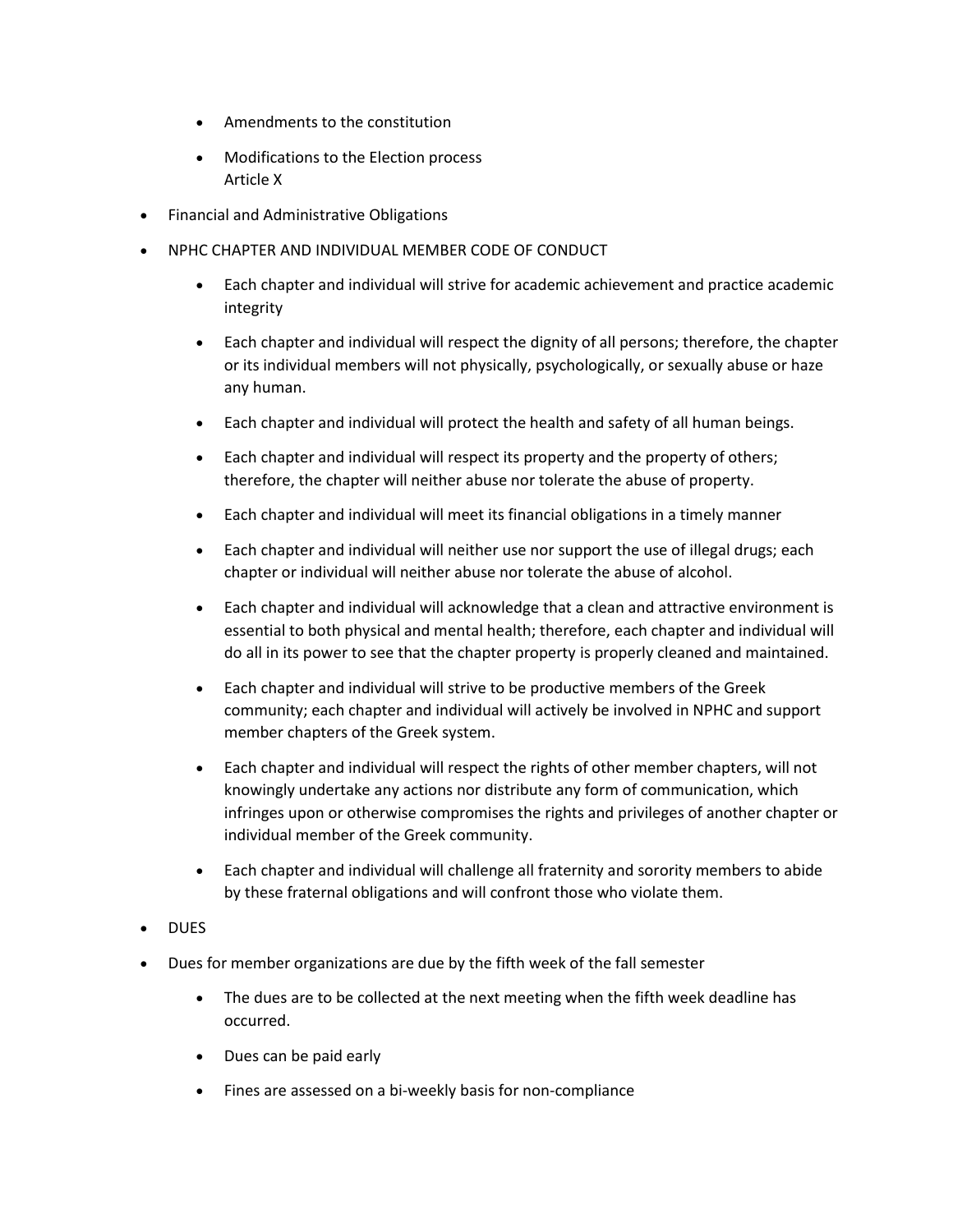- Fines are assessed at the end of every meeting(executive and/or general assembly)
- Dues are \$100.00 per year (\$50 per semester) per recognized member organizations.
- Dues are mandatory for member organizations
- Dues may be paid by either cash, money order/cashier's check, or organizational checks(no personal checks are accepted)
- Failure to comply will result in a fine

# C. FINES

a. Fines

- Absence from NPHC events
- Failure to notify the council if your organization does not plan to host events during your week or weekend.
- Failure to pay or arrange payments of NPHC dues
- Any NPHC organization that hosts an event during a preplanned NPHC event.
- Fines are due immediately when they are assessed
- Fines will be assessed by the NPHC President, confirmed by the will be assessed for the following: i. Absence from NPHC meetings

NPHC vice-president and NPHC advisor, collected by the NPHC

Treasurer, and documented by the NPHC secretary d. The fine schedule is as follows:

- Unexcused absences(in matter of occurrence)
	- 1. Warning
	- 2. \$5.00
	- 3. \$10.00
	- 4. \$15.00
	- 5. EVERY TIME HEREAFTER \$20.00
- Failure to pay dues & submit required documents (assessed in matter of two week periods) 1. \$50.00

## 2. EVERY WEEK HEREAFTER \$10.00

- iii. Failure to notify council if an organization is not hosting events on their week or weekend
	- 1. Weekend \$50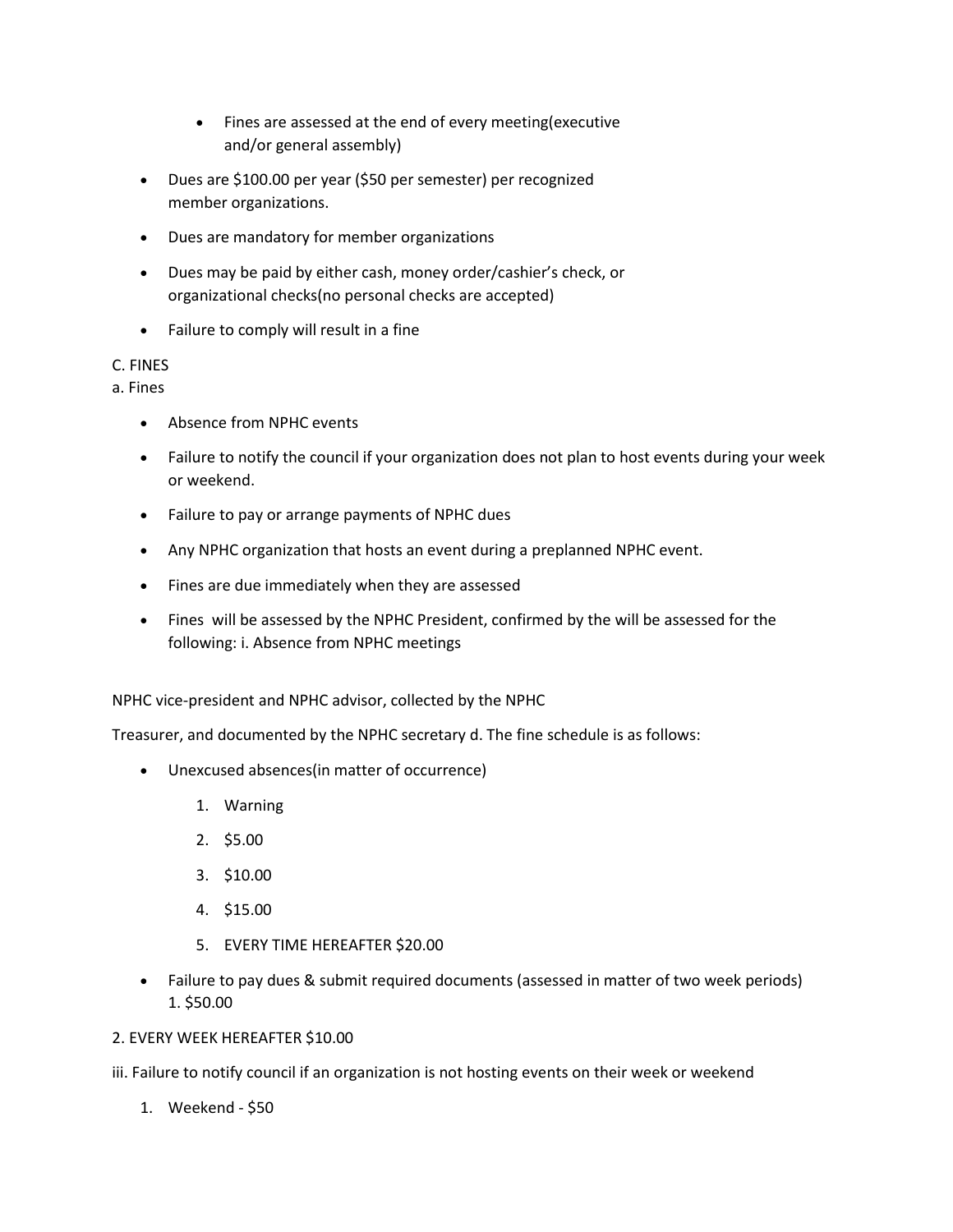# 2. Week - \$100

## D. FINANCIALSTATUS

a. Good financial status is defined as one of the following

- NO balance owed to NPHC
- Payment plan arranged and operating on time

b. A member organization will be ineligible for payment arrangements after 1 month has passed(1 month form initial fine)

## E. MINIMUM STANDARDS

a. NPHC will follow the university's policy regarding

accreditation.

Article XI Judicial Affairs and Regulations

A. This document is the governing document for NPHC

- Formal Complaint
	- A letter shall be written to the NPHC Exec. Board within 2 weeks following the event
	- The Exec. Board shall review the letter and present it to the council by the next scheduled meeting
	- The council shall come to a vote on the issue to help amend the situation(unless tabled to the next meeting)
	- The president of NPHC shall inform the individual or organization by the letter of the decision of the council within five business days.
- All appeals concerning decisions of NPHC will be handled through the NPHC Review Board.

a.

The NPHC Review Board will be called to seat to hear the following:

- Alleged violations of the constitution and/or by-laws where specific sanctions are not outlined
- Appeals of sanctions/decisions handed down by the voting delegates of NPHC where a chapter(s) feel sanctions were inappropriate or extenuating circumstances exist that need special review

iii. Interpret the meaning of the NPHC constitution and by-laws when not clearly stated.

 NPHC Review Board will consist of the NPHC Vice President, serving as the chair, and the elected presidents of each recognized NPHC chapter or his/her designee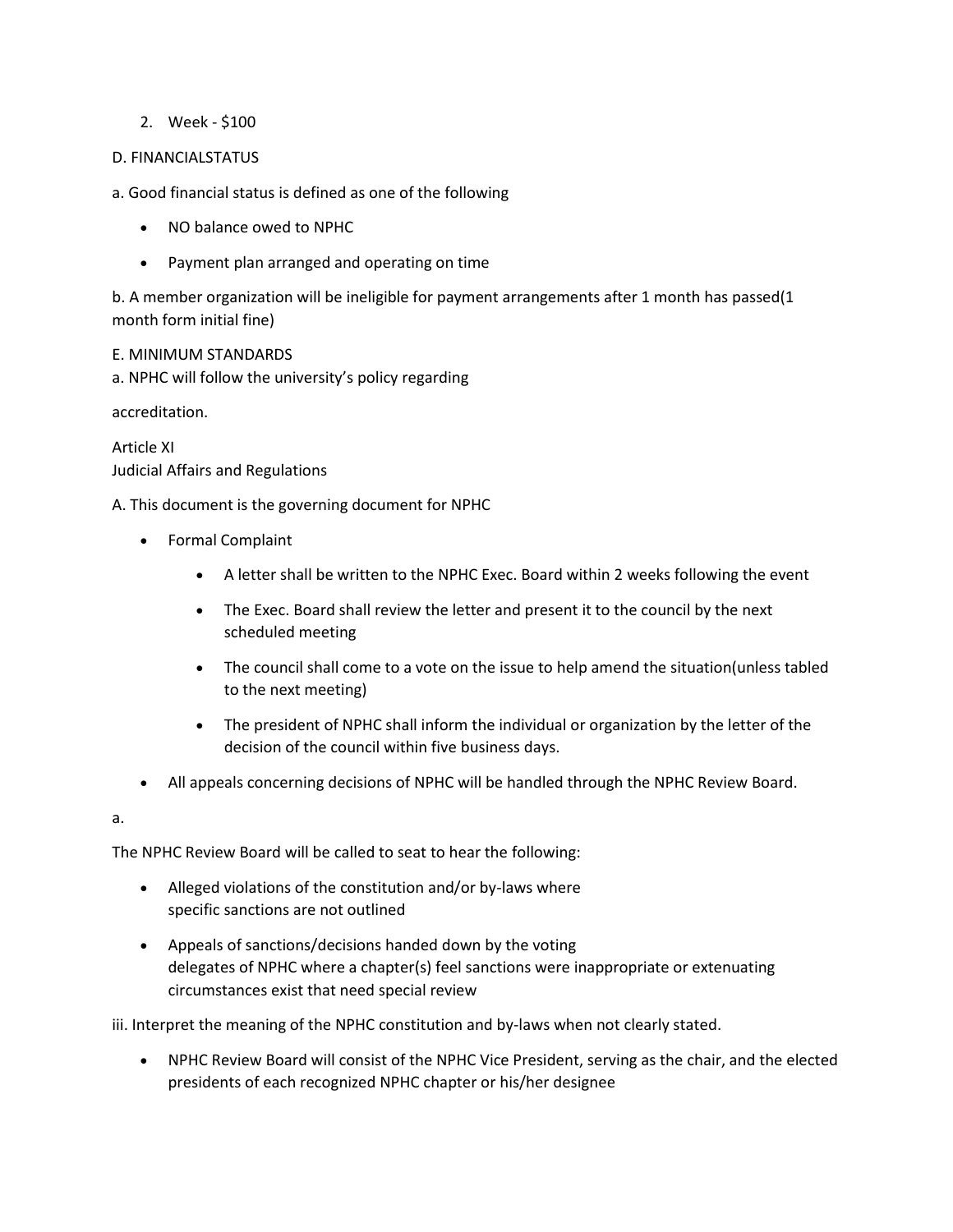• Hearing process

The following are guidelines for convening, conducting, and resolving a hearing.

- The hearings will be carried out in a discrete manner in a closed session.
- Participants: Participants shall be the NPHC Vice President, the presidents or designees of each organization with full voting privileges in NPHC, an advisor if desired from each chapter involved, the NPHC advisor, up to three additional representatives of the organization being charged and any witnesses.
- Meeting Order: The meeting should be called to order on the hour. The NPHC Review Board will determine the date and time of the hearing.

1. Each party called for questioning will be called into the hearing by founding date order. Individuals of the same organization will be called alphabetically.

2. Each party will be questioned individually unless otherwise requested by the NPHC Review Board.

3. There will be no time limit set for question and answer unless otherwise determined by the NPHC Review Board.

4. Each party called for questioning shall remain at hearing location until properly dismissed by NPHC Review Board.

- The NPHC Vice President will preside over the hearing and process, except if a conflict of interest exists.
	- 1. In case of conflict of interest on the part of the Vice President, he/she will be dismissed and a new presider will be selected by the NPHC President with approval of the NPHC Advisor
	- 2. The new presider cannot be a member of the accused chapter or the chapter(s) filing the report.
- The remaining members of the NPHC Executive Board shall not serve or be present unless as witnesses, because they may have evaluated and/or endorsed the report.
- Records: A secretary shall be appointed to record minutes of the hearing; He/she must not be a member of any of the involved chapters.
- Following testimony the Review Board will proceed into a closed-door session to discuss the findings and sanctions.

viii. The decision reached after the hearing is recorded by the secretary and then the Vice President writes a letter to the involved chapters and their advisors outlining the original concern, the decision and the rationale. The Vice President is responsible for seeing that any sanctions or agreements made are fulfilled.

Appeals Process

If a chapter is not satisfied that a fair just sanction has been rendered by the NPHC Review Board and Greek Life Director, the chapter may appeal the decision to the Director of the Campus Life.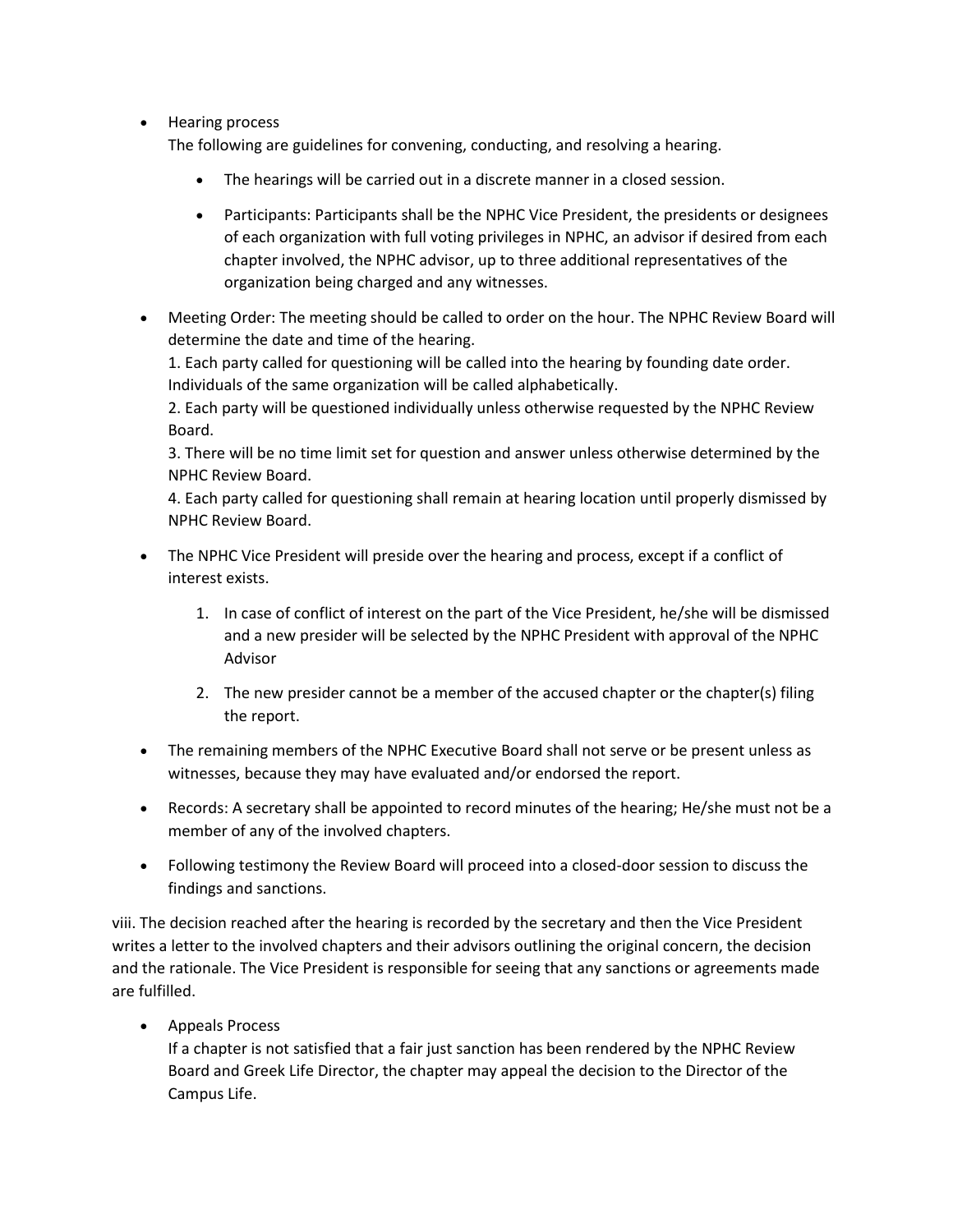- A letter outlining why the chapter is seeking an additional appeal shall be submitted to the Director of Campus Life (or his/her designated replacement) within five business days.
- Sanctions will not be enforced until the appeals process is exhausted.
- Participation of the Chapter Advisors in Review Process
	- The chapter advisor of the cited chapter is made aware of the filing of an infraction or appeal report by receiving a copy from the Vice President.
	- One advisor from each involved chapter may attend the hearing as an observer/non-participant and act as a resource during the review process.
	- The advisors assist the chapter in preparing a presentation to the NPHC Review Board if necessary and the preparation of further appeals as desired.
	- They receive a written copy of the resolution/sanction from the Vice President.
	- They make sure that deadlines are kept and closure to the issue is reached.
- NPHC shall follow all rules set forth by the University and if any organization fails to adhere to these rules, the University Center Office or All University Judicial Board will be the primary disciplinary entity depending on policy(s) violated.
- NPHC relinquishes the right to the University Center Office, to settle disciplinary problems except in the areas of:
	- NPHC Constitution and by-laws
	- NPHC Membership Intake
	- Internal governance problems of NPHC
- Any violation of university policy by a chapter can result in action by NPHC
- NPHC reserves the right to support or disagree with any university action in regards to a member organization.
- It will be the responsibility of the Vice President of NPHC to inform individuals and/or respective organizations of possible disciplinary action at least two weeks in advance.
- NPHC council may by 2/3 vote, with each chapter receiving one vote,(excluding the chapter in question) make a recommendation to the University Center Office or Dean of Students Office urging the chapter in question to be expelled or suspended.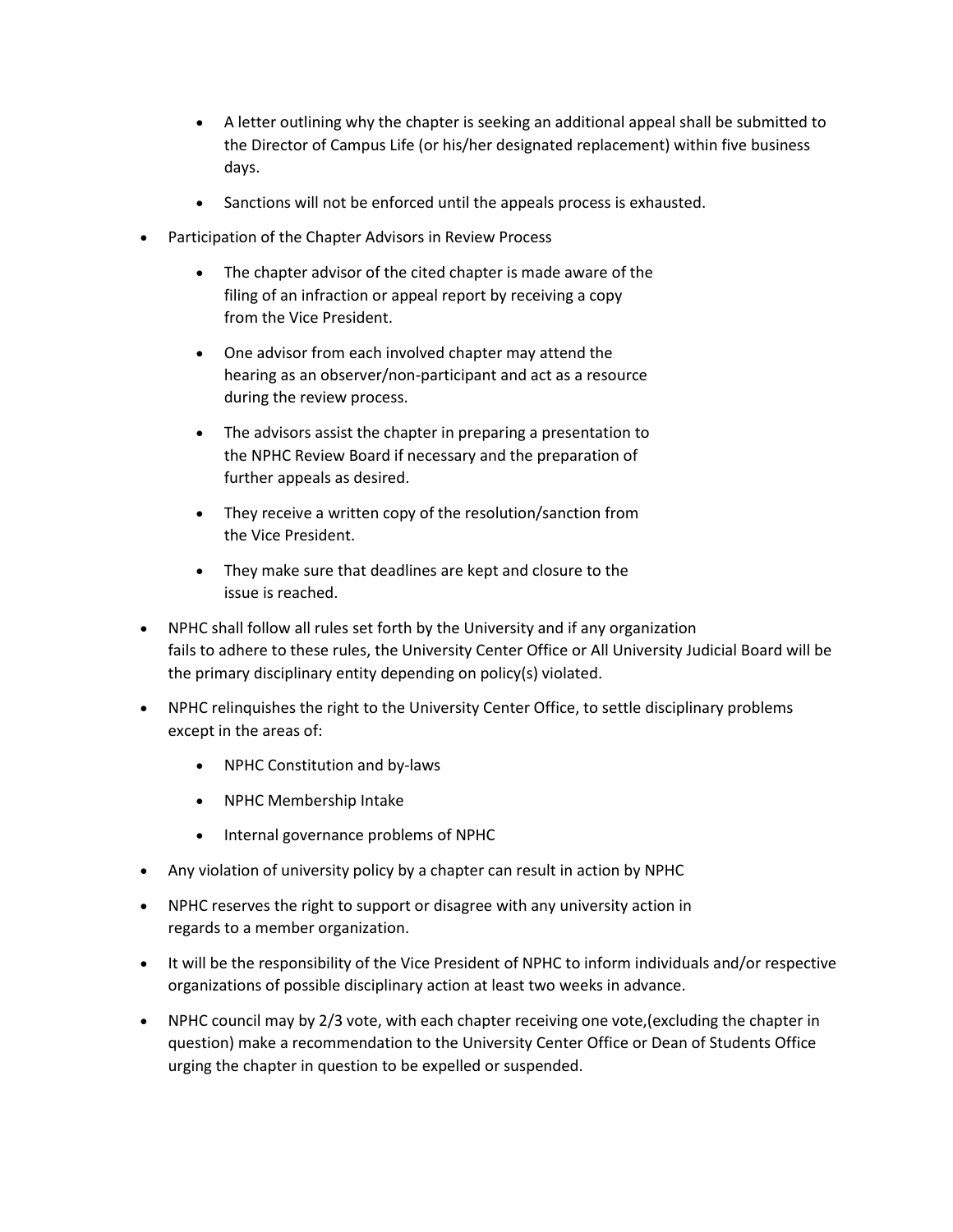- Any officer of an organization that has been expelled or suspended must and will be removed from office
- NPHC reserves the right to mandate that all new initiates of members organizations must meet current University GPA, behavior, and related standard requirements for affiliation
- NPHC will not be responsible for establishing a timetable for membership intake for each individual organization nor will they determine the length any new member intake program.
- Sanctions for Minimum Standards Violations:

# a.

# Academic Achievement

i. Failure to maintain the minimum specified chapter GPA

(2.65) each semester will result in review and sanctioning by NPHC.

1. First Offense:

- Chapter is placed on immediate probation for the remainder of the semester.
- Chapter submit a written academic improvement plan with committed chapter study hours outlined therein to NPHC
- The chapter must provide a monthly update to NPHC which documents the progress of the chapter
- The entire chapter must attend an approved academic skills workshop

## 2. Second consecutive offense:

- The chapter continues on probation for a second semester and additionally loses their privilege of choosing open weekends for events.
- Chapter is still allowed to conduct their week.

Third consecutive offense:

- The chapter will lose all social privileges and voting rights.
- Chapter is allowed to conduct intake and participate in
- 3. community service events.
- 4. Fourth consecutive offense:

a. Chapter is put on immediate suspension and loses recognition from NPHC until grades meet minimum standards.

c. Advising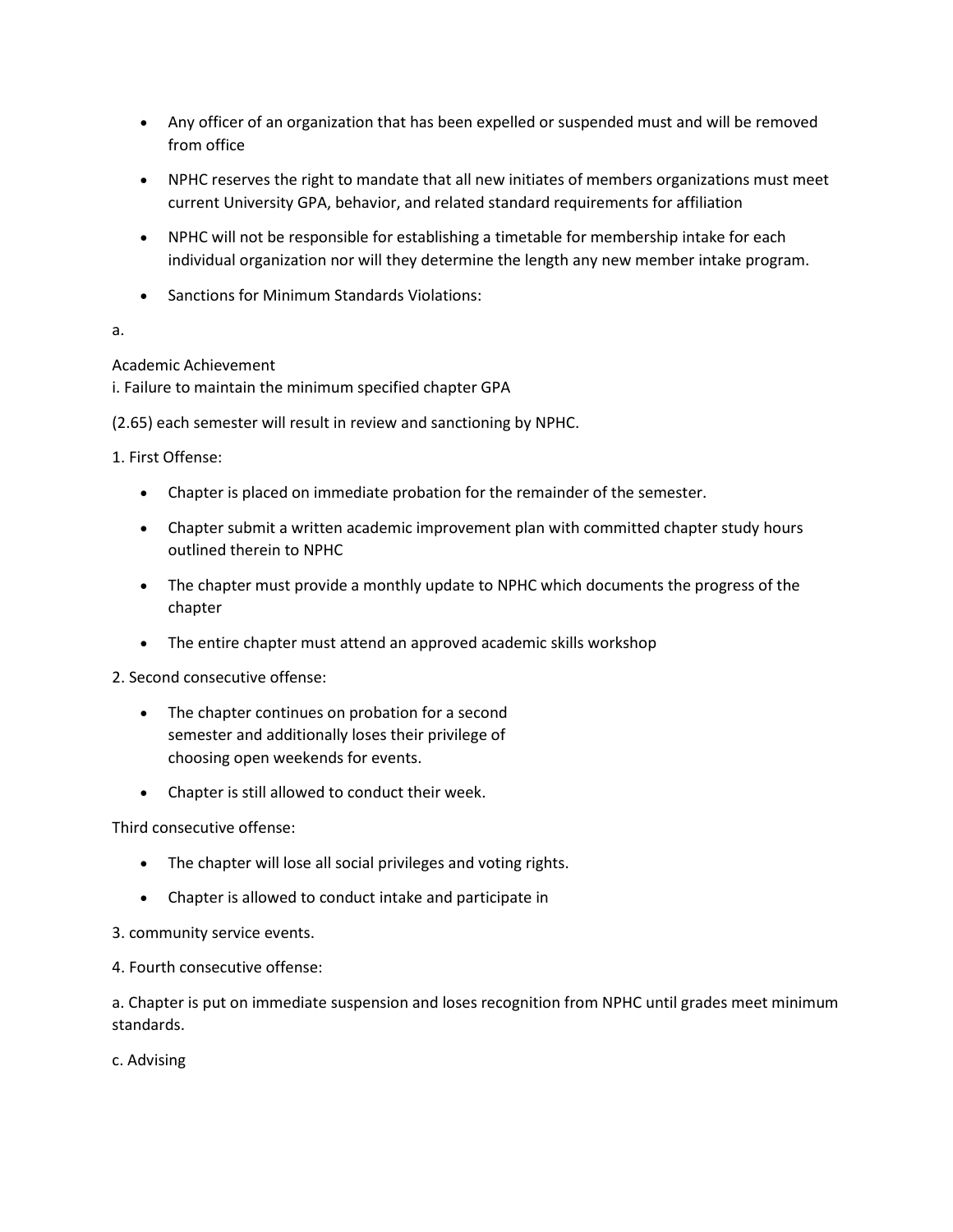- If a chapter is lacking one of the two required advisors the following will occur:
	- 1. The chapter will be notified in writing that it has 60 days in which to find an acceptable advisor.
	- 2. Before the close of business on the 60th day, the chapter must provide a letter, bearing the new advisor's signature and contact information, to the University Center office and NPHC.
	- 3. If the chapter has made every effort to find an advisor within the 60 days without success, they have the option of asking to meet with the NPHC Review Board for a time extension
- If a chapter is lacking both of the required advisors the following will occur:

1. The chapter will be immediately suspended and all recognition rights and privileges will be correspondingly be revoked.

a. The chapter cannot host, plan, participate in or otherwise operate as a recognized chapter would.

b. Failure to comply with the suspension of operations will result in the revocation of recognition for a period of two years.

- 1. If two advisors are found within 30 days of the suspension, the chapter can return to full recognition status
- 2. If one advisor is found within 30 days, the steps outlined in Article XI, Section L, b:i. will be initiated. Article XII Amendments to & Policies
- All amendments to the NPHC constitution must be formally presented to the vice- president
- The vice-president reviews the amendments and presents them before the general assembly
- After a detailed discussion and all questions have been asked of the authors the amendment is put to a vote at the next meeting
- The amendment will automatically die after it has not been voted on for one month after the initial debate and discussion.
- Two- thirds affirmative vote of quorum is needed for the amendment to pass.
- Only current financial member organization delegates are allowed to vote
- If the amendment fails, there is no further discussion on the amendment
- If the amendment passes, the vice-president has 2 weeks to adjust the constitution accordingly and present revised copies to all interested parties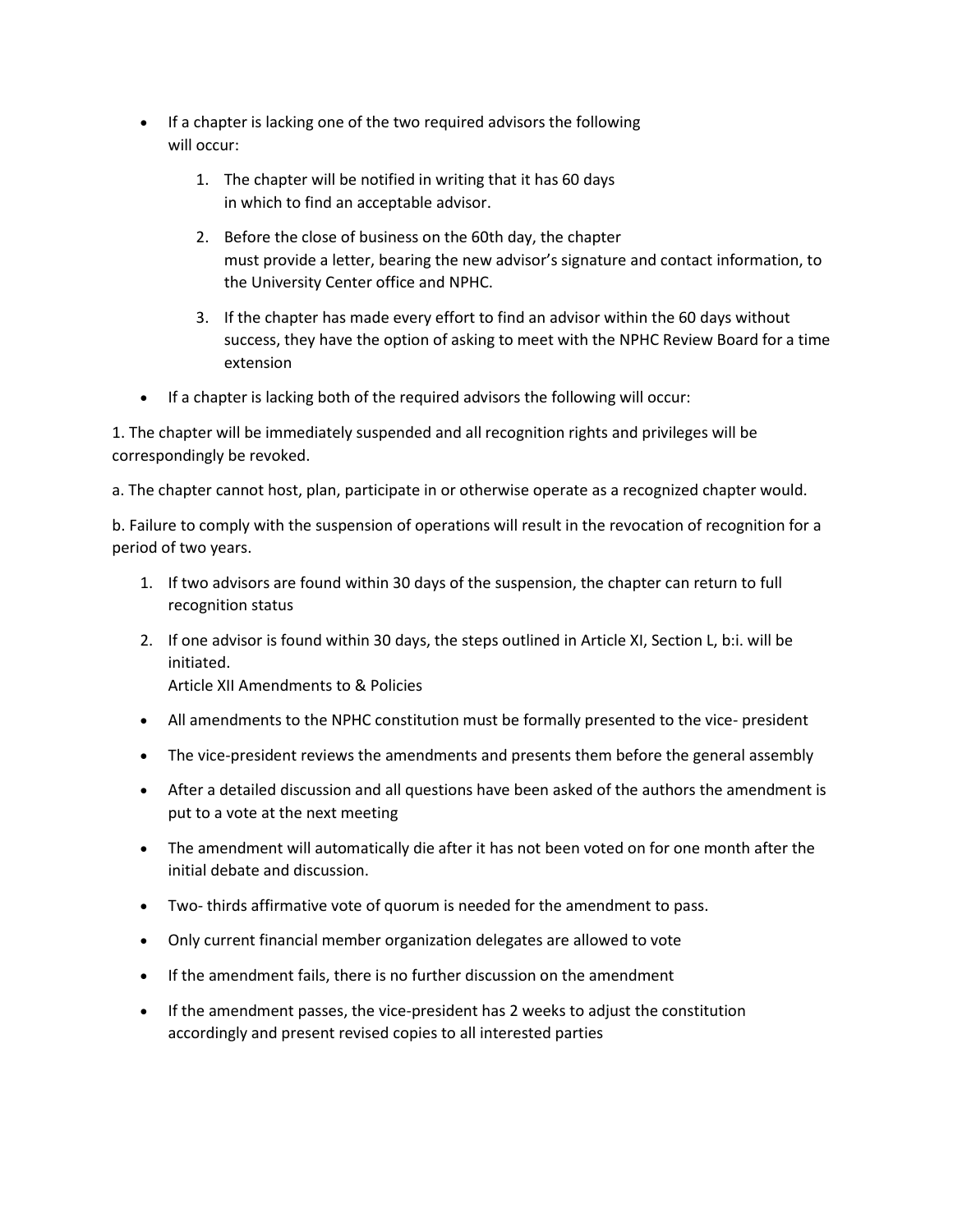I. Policies regarding business of NPHC such as conduct at events, development of NPHC calendar, etc must be approved by a majority vote of the delegates and become additions to this constitution and bylaws

J. The vice-president is responsible for delivering new copies (hard copies or electronic) to each chapter president chapter and campus advisor, NPHC advisor, NPHC executive board member, and the office of Student Government and the University Center.

Article XIII Ratification

- The NPHC constitution and all amendments will become valid once approved by the general assembly
- All members and officers must adhere to the constitution immediately after passing
- This constitution is considered ratified once a majority vote of approval is taken among current financial member organizations Article XIV Empowerment

This constitution of NPHC will take effect immediately at the start of the 2013-2014 academic year. Persons holding the positions listed below will continue to operate under the previous officer descriptions and standards until the next period of election.

| Ratified on the | day of | by the following officers                                        |
|-----------------|--------|------------------------------------------------------------------|
|                 |        | and delegates of the NPHC at Southeast Missouri State University |

| , President, NPHC                              |
|------------------------------------------------|
| , Vice President, NPHC                         |
| , Treasurer, NPHC                              |
| , Secretary, NPHC                              |
| , Sergeant-At-Arms, NPHC                       |
| , PR Coordinator, NPHC                         |
| , Historian, NPHC                              |
| , Voting delegate of Alpha Phi Alpha to NPHC   |
| , Voting delegate of Delta Sigma Theta to NPHC |
| , Voting delegate of Phi Beta Sigma to NPHC    |
| , Voting delegate of Omega Psi Phi to NPHC     |

Anti-Hazing Statement

- Hazing for the purpose of pledging, initiation, admission into, affiliation with, or as a condition for maintaining membership in a group, organization or team shale be defined as:
	- 1. Any intentional, knowing or reckless act, whether on or off campus, which endangers the mental or physical health or safety of any person, regardless of consent, or which violates public law or University policy.
	- 2. Hazing includes, but is not limited to: a. Any physical brutality such as whipping, beating, striking,